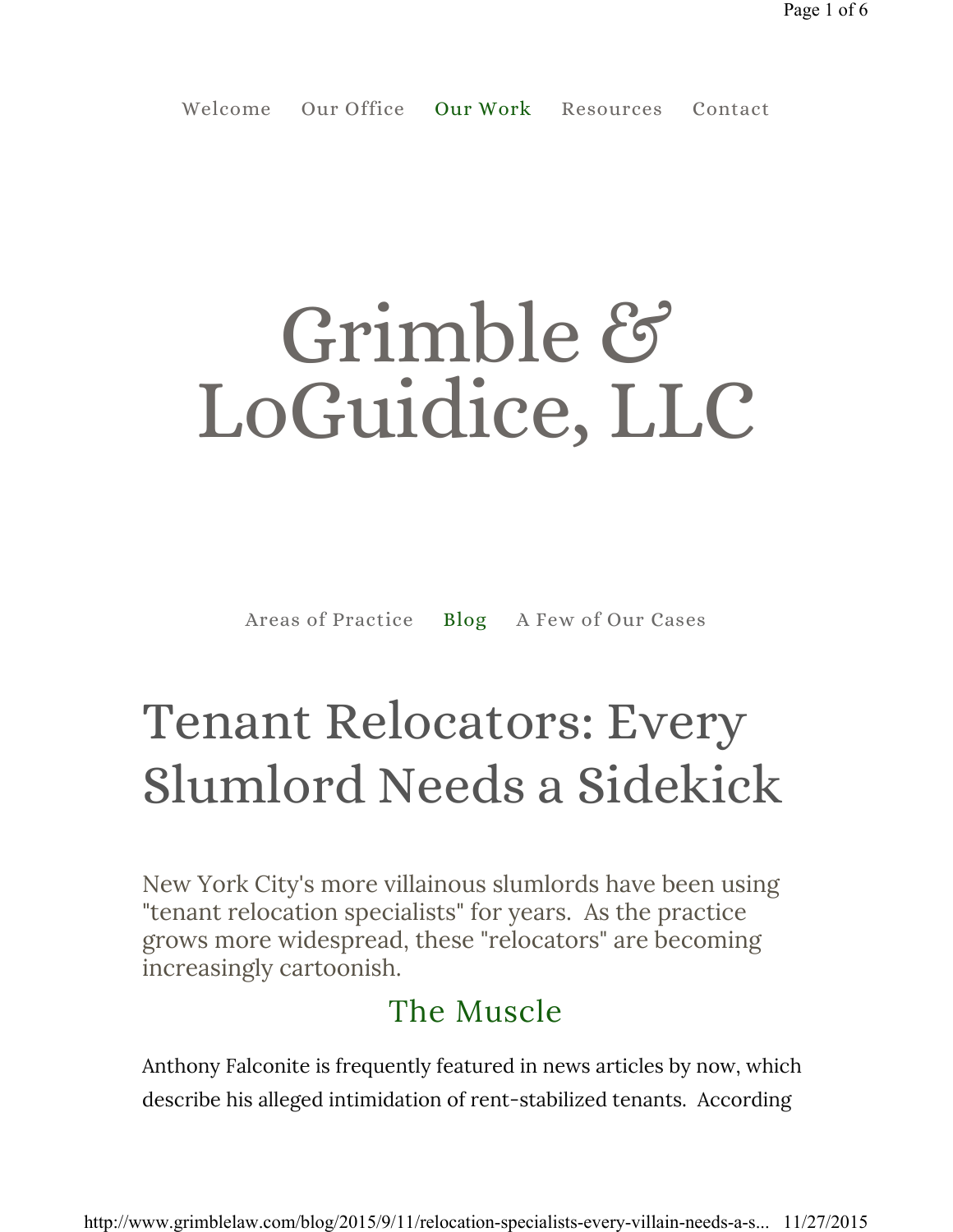to the New York Daily News, he is a former police officer, and his tactics are reported to include barging into people's apartments, photographing their mail, and following tenants to work.

Attorney General Schneiderman issued a Cease and Desist letter against Falconite last summer, but according to the Daily News, it hasn't stopped Falconite yet.

#### The Honeypot

One of our clients has recently come to us saying that a "model" was sent to him by his landlord—who just purchased over a dozen buildings in the east village—to encourage him to take a buyout. An agent of the landlord told our client he would like her, due to her appearance.

According to our client, this "model" has started approaching all of the rent-stabilized tenants in these east village buildings; asking to come into their apartments, and repeatedly offering meager sums of money to move out, even after the tenants refused. This woman is friendly. She comes bearing bottles of wine or baked goods, and urges rent-stabilized tenants to leave their homes.

Beware of sleazy measures like this. Sugary buy-out harassment has the same invidious goal: to get rent-regulated tenants out.

## The Keystone Kops

According to the West Side Spirit, the NYPD investigating a recent incident in which three men impersonated police officers to gain unauthorized access to a building on the upper west side.

The article states that these men flashed fake badges and claimed to be from the NYPD. They questioned rent-stabilized tenants about their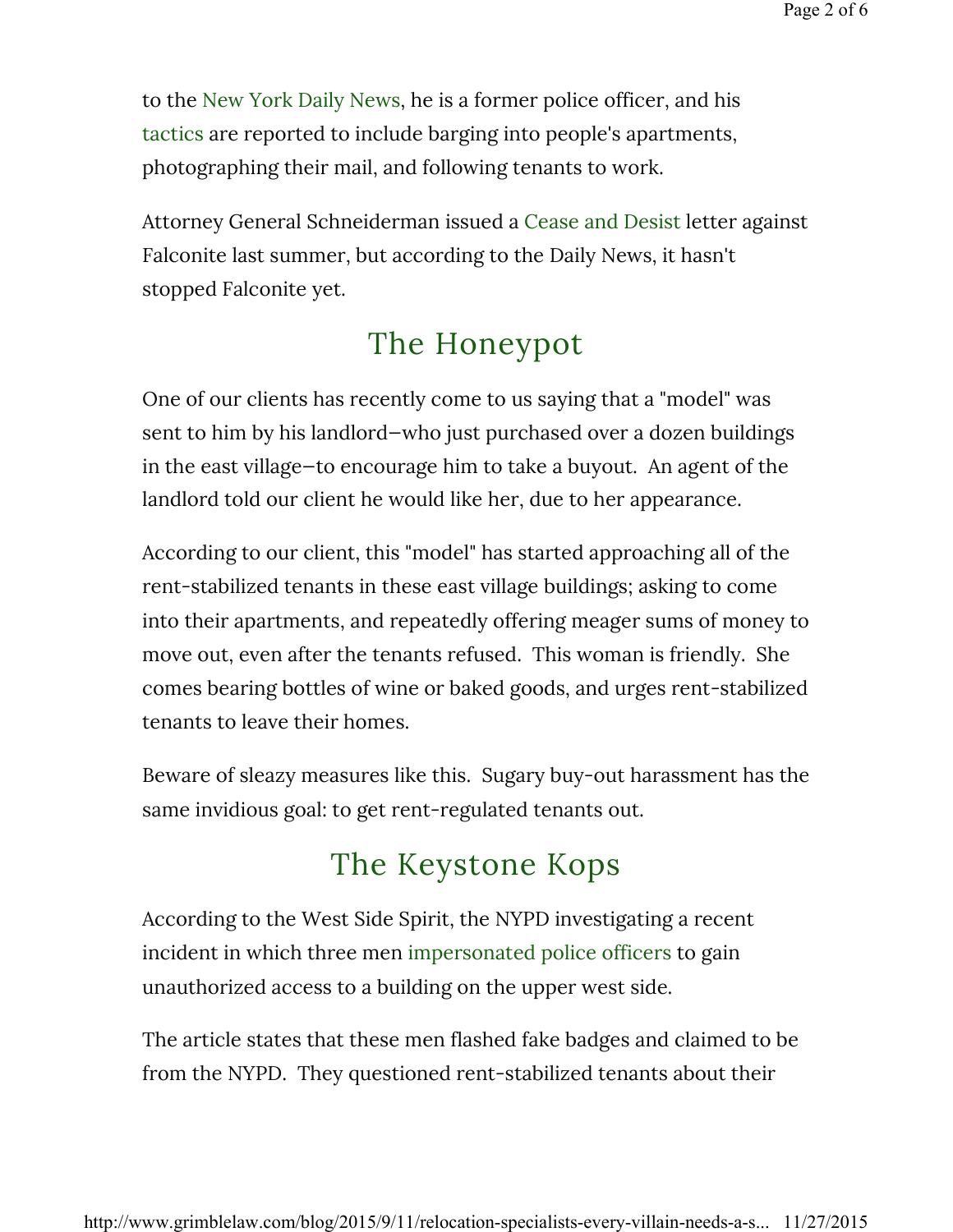apartments and their tenancy status, asking how long tenants had lived in their homes, and who lived with them.



These antics are illegal. Mayor de Blasio recently signed three new laws protecting tenants from these antics, but harassing tenants to force them to give up rent-stabilized apartments already violated New York statutes. If you have experiences with any of these or other tenant "relocation specialists," tell us about it!

Posted on November 3, 2015.

 $\heartsuit$  1 Like Share

Newer / Older

Comments (1) Subscribe via e-mail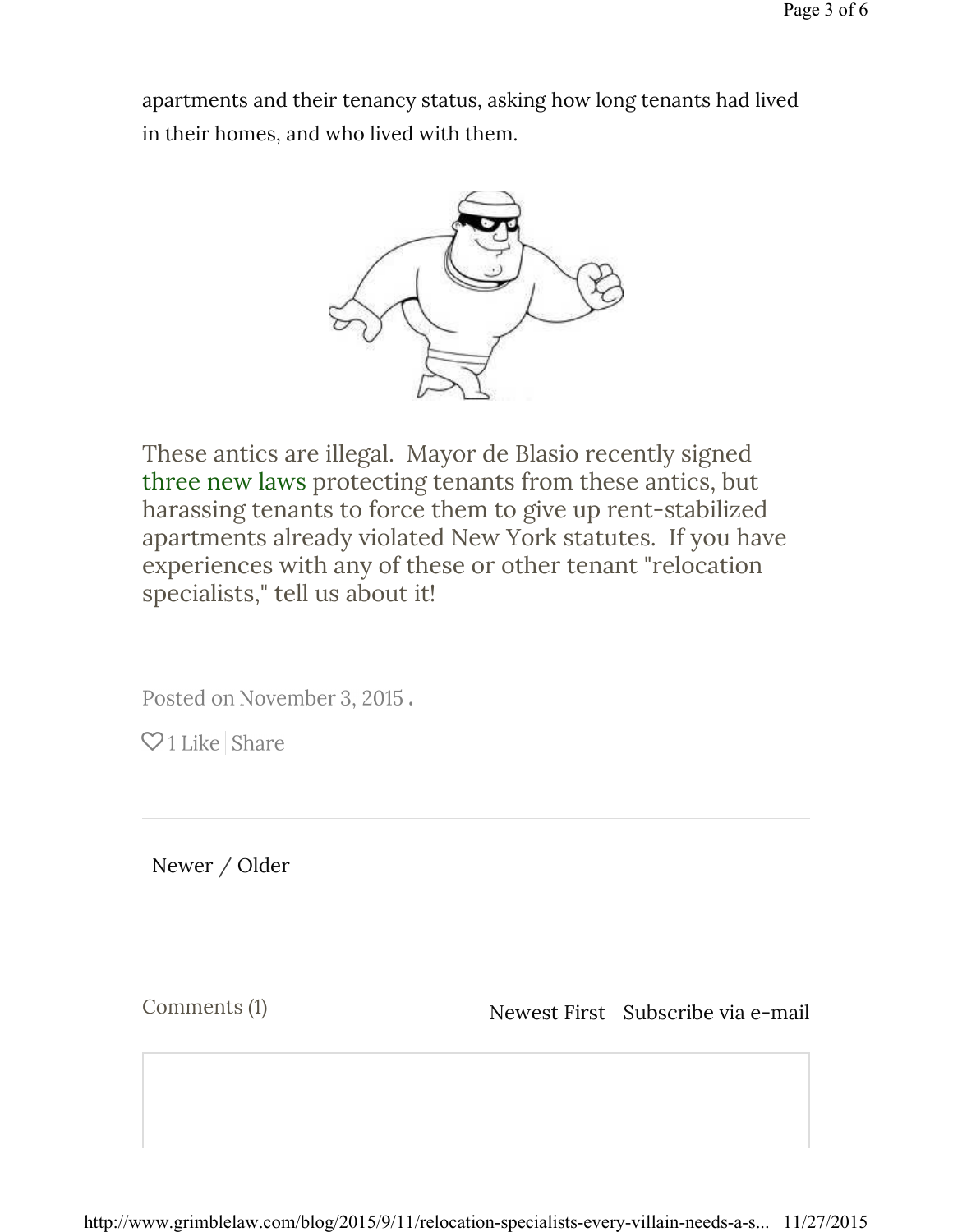Preview **POST COMMENT…**

#### **Xxx**wrote, 2 days ago

The paragraph marked 'Anthony falconite intimidation attacking rent stabilized tenant ' is false claim. According to record, rent stabilized tenant was the high % of the victim coming forward to the media. Other tenant type has been fading out in media approaching.

If you do your research right as public record, falconite victim has been.....

A) Croman tenant of rent stabilized, rent control, seniors include non English speaking and disabled, hud regulated building Croman own, hud regulated buildings Croman do not own or manage.

B) Yes, falconite whether working alone or together with Croman property manager has been seen trespass into building not own or managed by Croman picks family member who is Croman tenant friends or family member and fake a case that Croman falconite picks to harass has a 2nd apt there using this tatic to push buyout and hello eviction if tenant don't accept the buyout. The innocent other building not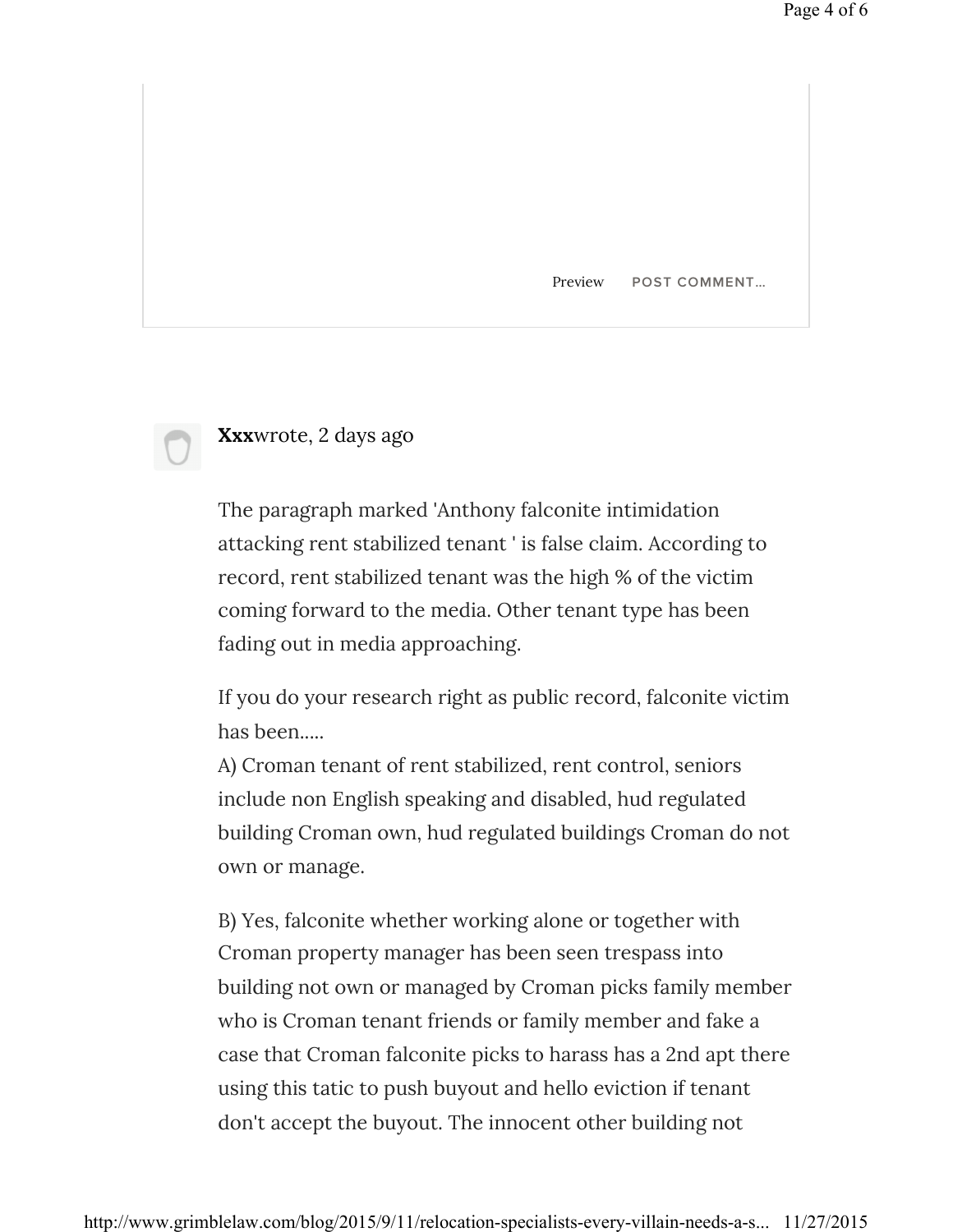Croman own or managed become also a victim into court proceeding and that picked building tenant and their landlord now must come in and spend \$ to fight Croman and falconite false court case. Meaning taking business activity of other landlord turn it around for self use. All you need is a tenant reside else where that is a family member or is a caretaker of a Croman tenant. If that other picked victim is a disabled seniors under dr care and do not qualify for free legal help and can't afford paid lawyer he/she will stuck allowing Croman to make multiple return visit attack one case after another to the unfortunate victim and his/her landlord. That mean accusing other building doing illegal apt renting and is it is a government subsidy apt that landlord can be investigated for fraud for something they did not do wrong. There are cases of such by Croman in court.

C) rent control succession right tenant and caretaker are a high approached victim.

D) there are also eviction cases where tenant are so weak it has to let Croman win because cannot get legal help as don't qualify for free attorney and pay attorney fear cannot get pay and are senior disabled and non English speaking. Falconite has been helping Croman Attacking such victim very heavy in court with help if false affidavit by other Croman employee who is so stupid to agree to sign off these affidavit and get themselves into trouble with the law. Same for all the attorney who is supporting these false claim cases